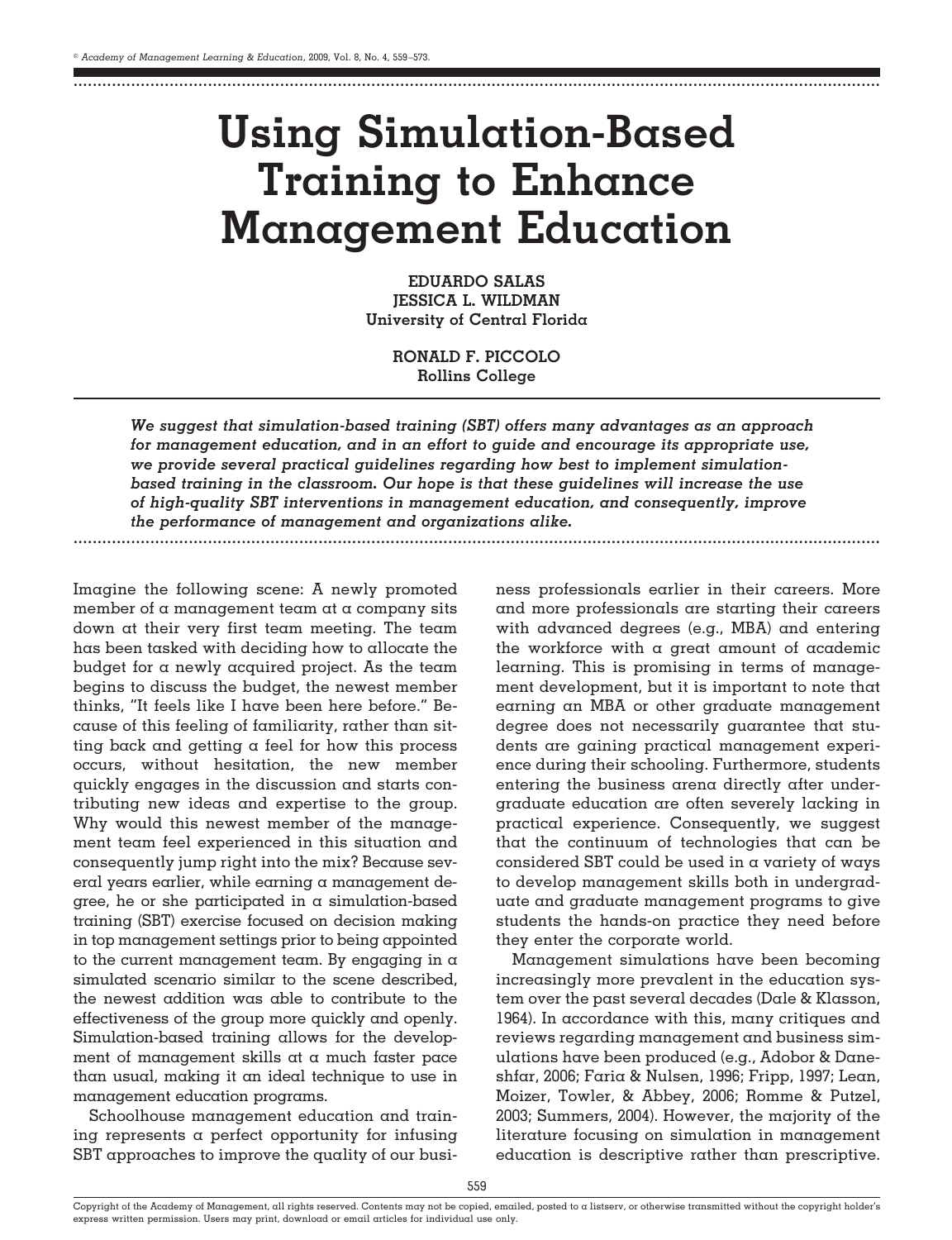In other words, it describes the current state of simulation technology in management education and what types of simulations are used, but does not provide guidance as to how to most effectively utilize SBT to develop the skills of management students. Therefore, we simultaneously make  $\alpha$  case for why SBT should be used more frequently in management education and training in the schoolhouse, and, more importantly, provide some guidance regarding how best to use SBT for this purpose.

Toward this overarching goal, we take three main directions. First, we briefly define and describe SBT in order to build some foundational knowledge behind the use of simulations in management education. Second, we discuss the unique advantages of SBT as a practice-based training approach with a focus on how it can enhance management education in particular. Third, we provide several practically oriented principles for the effective implementation of SBT in management education. Finally, we conclude with several emerging areas of research regarding the use of SBT in management education and a few final remarks.

# **WHAT IS SBT?**

Simulation-based training encompasses a continuum of technology intended for training purposes. *Simulation,* in general, is any artificial or synthetic environment that is created to manage an individual's (or team's) experiences with reality (Bell, Kanar, & Kozlowski, 2008). Training is the systematic acquisition of attitudes, concepts, knowledge, rules, or skills that should result in improved performance (Goldstein, 1991). As a consequence, *simulation-based training* can be conceptualized as any synthetic practice environment that is created in order to impart these competencies (i.e., attitudes, concepts, knowledge, rules, or skills) that will improve a trainee's performance. Simulation-based training is just one training approach that particularly focuses on providing trainees with the opportunities to develop and practice the required competencies and receive feedback (Salas et al., 2008).

For the sake of understanding and clarity, the continuum of extant SBT techniques can be loosely grouped into three primary categories: roleplaying simulations, physically based simulations, and computer-based simulations (Summers, 2004: 209). The simplest form of simulation, roleplaying, does not use any sort of computer program or technology, but instead requires participants to engage in fictional business situations. These types of simulations usually do not require any sort of physical equipment and are more focused on replicating real-life problems for the participants to address behaviorally. For example, imagine a class of MBA students practicing their presentation skills by giving the class a fictional business briefing. This could be considered a type of role-playing simulation aimed at developing public speaking skills. Another example of a roleplaying simulation is the  $BaFá$  Ba $Fá$  simulation created by Simulation Training Systems (Summers, 2004: 210). In this complex role-playing simulation, students are divided into groups that represent two cultures, and the students assume the values of their respective culture in order to build an awareness of how culture can influence people in organizations, and how to respond to individuals from different cultures.

At the next level, physically based simulations require the participant to interact with some physical representation of a business, usually in the form of a board game or a card game. For example, the business simulation known as MERKIS (Strauss, 2006) uses a small scale model of a factory to simulate a business. Students are separated into teams, and each team has a physical factory floor with production machines to manage. The simulation requires the students to set goals, make purchasing decisions, manage their time, and track their progress (Strauss, 2006). In another physically based simulation known as Tinsel Town (Devine, Habig, Martin, Bott, & Grayson, 2004), students take on the role of  $\alpha$  top management team of a fictional movie studio and use paper handouts (e.g., screenplay packets, profit sheets, recommendation sheets) to make decisions regarding which screenplays to produce and how to make the most profit.

Finally, computer-based simulations, as the name implies, involve some level of computer technology. This category includes a wide variety of simulation technologies, ranging from basic PCbased simulations (e.g., flight simulation PC game) to full motion simulators (e.g., space flight simulators for NASA training) and virtual reality. This is the most commonly utilized type of SBT in management education, and many commercial PC-based management simulations have been developed and marketed. For example, the game Bank President created by the Lewis Lee Corporation is a PC-based simulation of a banking business in which teams of students perform all of the duties required to manage a bank, such as purchase, sales, and lending decisions (Koppenhaver, 1993). Students are able to check reports remotely regarding their gameplay and interact with other team members via the Internet.

Regardless of the type of SBT used in management education (i.e., role-playing, physically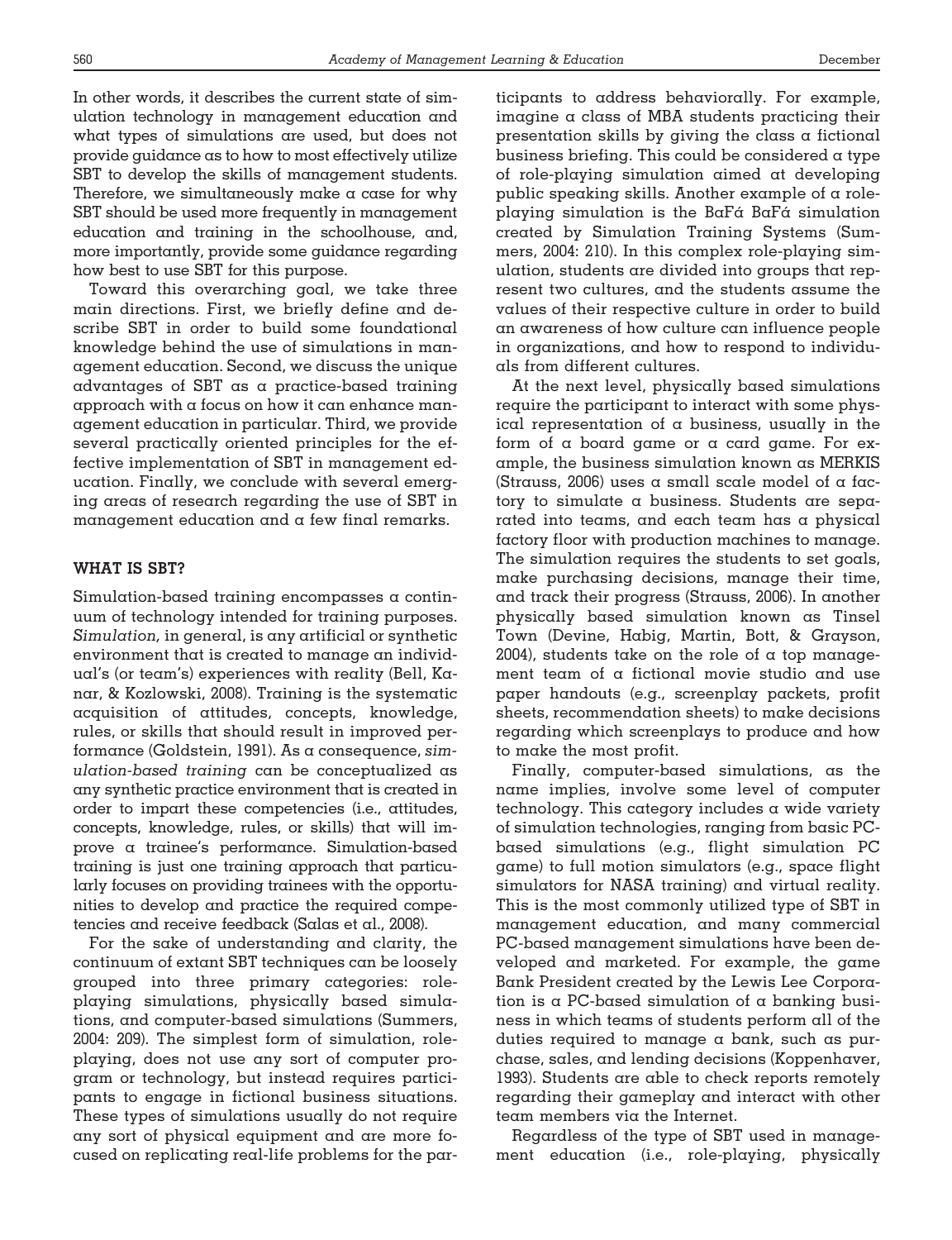purposefully apply that knowledge and practice more complex skills, leaving them more prepared to enter the workforce after graduation. In a recent review examining the superiority of management simulation games to other learning approaches, Wolfe (1997) concluded that across many empirical studies, management simulations produced more

agement education.

*One of the most common criticisms of management education, and education in general, is the tendency to focus on the teaching of theory, but not on the application of that theory to practice (Lane, 1995: 610).*

learning than the case study approach for man-

# **SBT Can Lead to Learning in a Reduced Time Frame**

SBT accelerates the development of expertise. Traditionally, the majority of skills necessary for effective management are developed slowly over the course of a career via on-the-job experiences. Simulations can allow for quicker development of these skills because of their ability to collapse time and space (Lane, 1995). For example, a simulation can be used to replicate multiple decisionmaking situations over just a period of a few hours and can provide rapid, concrete feedback after each decision episode. This SBT characteristic is critical for the development of decision-making skills in particular because it is often difficult to track and manage decision-making processes in the real world (Keys & Wolfe, 1990). In a simulated environment, however, the learning curve can occur at an accelerated pace, as students engage in decision-making processes and adjust their strategies because feedback is immediately provided. This advantage of SBT allows for management students to gain skills and competencies that are normally only gained over years of experience in a much shorter span of time.

# **SBT Provides a More Complex and Realistic Learning Environment Than Other Training Strategies**

One clear advantage of SBT is that simulations can provide a complex model of reality within which trainees can practice their skills and competencies (Cook & Swift, 2006; Lane, 1995). If the simulation is complex enough, this rich environment makes the simulated situation more realistic,

based, or computer-based), SBT at its core is first and foremost a training and learning methodology. Therefore, the purpose of SBT for management education remains constant across the three categories: to impart to management students the competencies (i.e., knowledge, skills, and attitudes) that will ultimately improve their performance and the overall performance of the organizations that eventually employ them. Due to its practice-oriented nature, SBT provides many advantages as a management education tool. In the following section, several of these advantages are described in further detail.

# **ADVANTAGES OF SBT FOR MANAGEMENT EDUCATION**

As previously mentioned, SBT is one of many potential approaches for delivering training to a population of learners. As a hands-on practice-based training approach, however, SBT presents a variety of advantages both in absolute terms and in comparison to other training methodologies. We delineate several of these distinct advantages that make it an ideal supplement for improving the quality of management education. Again, it is important to note that we are not suggesting SBT is so superior that it should replace all existing training or learning interventions used in management education, but instead, SBT presents an advantageous opportunity for enhancing and improving existing management curricula.

# **SBT is Superior to Other Training Strategies for Imparting Complex Applied Competencies**

One of the most common criticisms of management education, and education in general, is the tendency to focus on the teaching of theory, but not on the application of that theory to practice (Lane, 1995: 610). This is where SBT can provide the biggest advantage in that a well-designed simulation can potentially impart both theory and practice simultaneously. The nature of managerial work, in general, lends itself to simulation-based training because so many of the skills and competencies necessary to be a successful business manager are only acquired through practice. For example, leadership skills, strategic decision making, and effective communication are all behavioral skills that cannot be truly developed simply through knowledge-based training methods. While lecture- and paper-based materials are necessary and effective in terms of imparting declarative knowledge (e.g., facts, basic conceptual information) of managerial practices to students, SBT provides a setting in which management students can comfortably and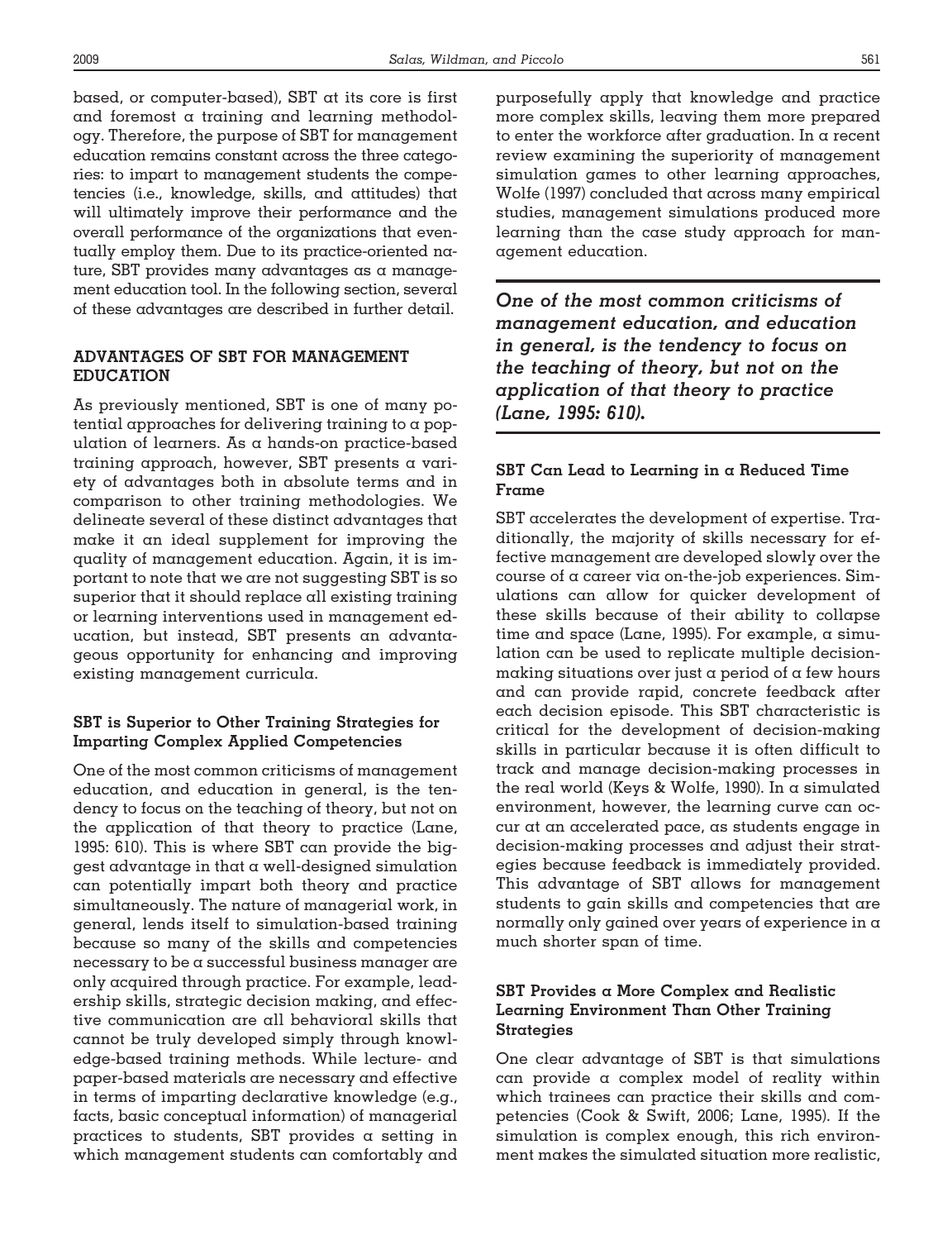and therefore, the learning is more applicable to later performance in the industry. A main goal of simulation is to mimic real-life situations, and therefore, SBT allows for learning to be grounded in a context that is directly relevant to the management students. Unlike lecture- or text-based training materials, SBT allows the trainee to apply knowledge and skills to a realistic problem and witness the outcome firsthand. For example, if management students are enrolled in an interpersonal communication course, they will only be able to develop their communication skills by engaging in the act of communicating directly. While listening to a lecture about various approaches to communication may be helpful for imparting a general knowledge regarding communication, the student will ultimately need to practice these skills to become a skilled communicator.

Bell, Kanar, and Kozlowski (2008: 1420) list immersion as one of the core benefits of SBT. *Immersion* refers to the sense of realism that a simulation elicits. It is important to note that immersion does not necessarily mean that the simulation is physically realistic, but rather that the simulation replicates the basic underlying psychological processes that would occur in the intended transfer setting. The potential for immersion in SBT can enable management students not only to engage in the training situation more readily, but also prompt relevant emotional responses during training that may be critical to the gaining of new competencies (Lane, 1995).

*[I]mmersion does not necessarily mean that the simulation is physically realistic, but rather that the simulation replicates the basic underlying psychological processes that would occur in the intended transfer setting.*

# **SBT More Readily Allows for Reality To Be Simplified and Manageable**

While SBT allows for the complex modeling of reality, simulations also allow for reality to be simplified enough to make training manageable and the game playable (Cohen & Rhenman, 1961; Cook & Swift, 2006). Simulations provide a balance between the complexity of the real world and the simplicity of other training strategies. For example, it can be difficult to use real-world business situations as training scenarios when there are so many contextual factors influencing outcomes, and therefore, outcomes cannot be immediately

measured and related back to the trainee's actions as feedback. Conversely, simpler educational strategies such as lectures or demonstration videos allow trainees to hear about or observe effective management skills, but do not allow them to actually *practice* the skills themselves. This balance between complexity and simplicity makes the SBT environment realistic enough to stimulate critical thinking and allow the trainee to apply knowledge in a practical way, while still giving the trainer enough control over the situation to guide learning in the desired direction.

One particular type of simulation that focuses on this simplification of reality is known as synthetic task environments (STEs). STEs are usually designed to be lower in physical fidelity, and may not even directly replicate the referent task, but reproduce the core behaviors and cognitions of interest, making them ideal for management education. In other words, while STEs may replicate less of the mundane aspects of reality, the task is designed to maintain cognitive fidelity. Many of the PC-based business simulation games that have been commercially developed and used in management education (e.g., Airline; Smith & Golden, 1987) can be categorized as STEs. Overall, this compromise between manageability and realism makes SBT an incredibly practical and advantageous training tool for management educators.

## **SBT Provides a (Relatively) Risk-Free Environment for Learning and Experimentation**

One common responsibility of management members is to handle crises and unexpected events at a high level within the organization. This presents  $\alpha$ very challenging training situation in that crises situations often are associated with high-stakes outcomes, and learning on the job is not the most desirable way to train for these events, as failure can result in catastrophic outcomes. Furthermore, learning on the job tends to discourage innovative or risky decision making, as the decision has very "real" consequences in terms of the livelihood of the organization and the decision-maker as an employee at that organization. Simulation-based training has a very salient advantage for this situation in that it provides a risk-free environment for management students to test and practice experimental and innovative new techniques. Simulationbased training can be used to simulate potential crisis events such as catastrophic business failures while providing a relatively risk-free opportunity for management students to practice emergency response strategies without fear of negative personal or organizational consequences.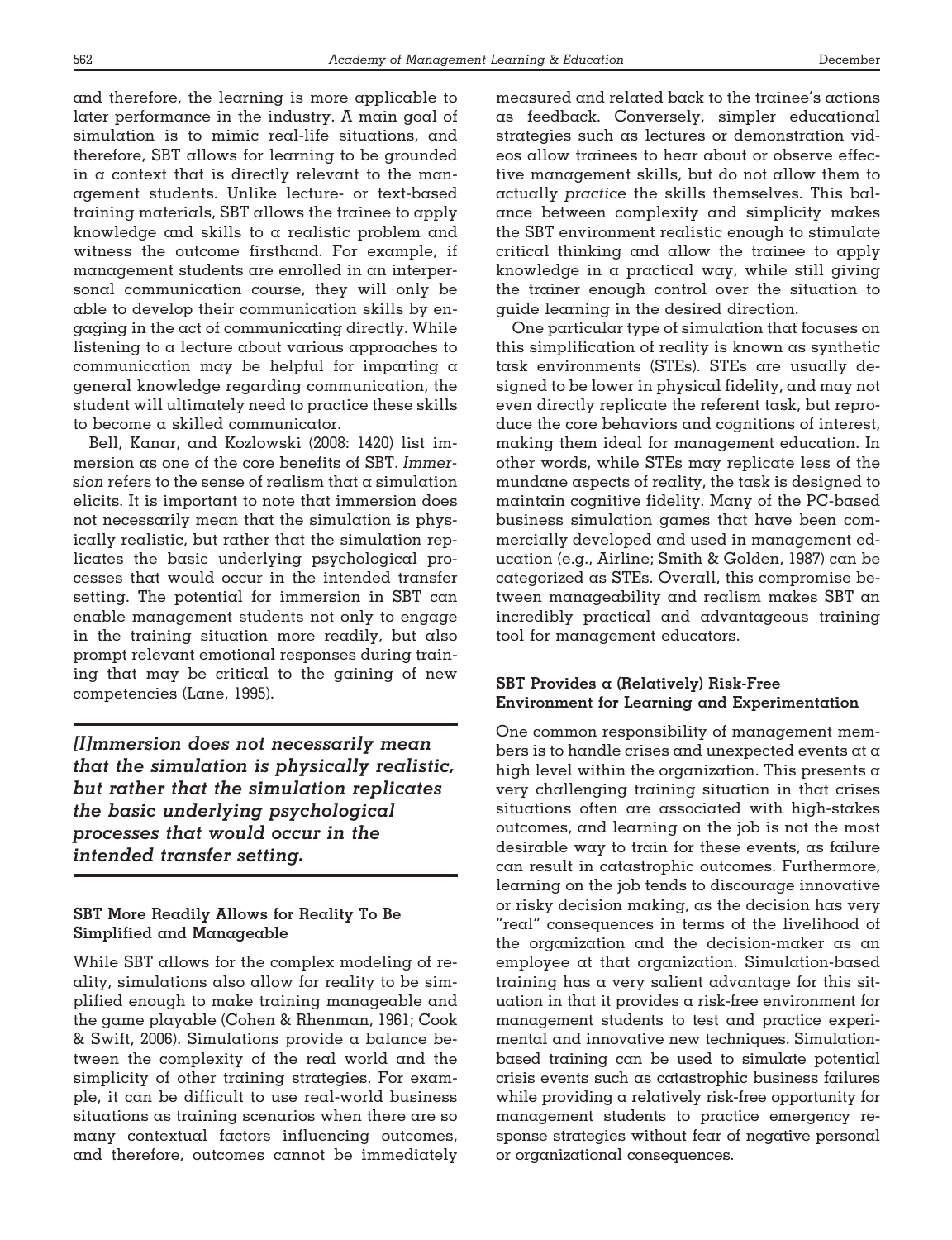While there is always some risk involved in any situation, such as the risk of embarrassment or interpersonal discomfort, there is no risk of harming real organizations or real employees via the decisions made in the simulation. Trainees are therefore more likely to think creatively and experiment with different strategies since there are no "real" negative consequences for simulated organizational failure. This aspect of SBT is especially useful when training is focused on developing strategies for handling high-risk situations. Of course, the benefits of a risk-free practice environment are most effectively fostered when the course instructor encourages creative or risky decision making as a learning experience, rather than penalizing students for making mistakes (Keith & Frese, 2008). This reduction in risk makes SBT an ideal method for the development of innovation or crisis management skills, which are very difficult to train using knowledge- or demonstration-based methods.

# **SBT is an Ideal Method for Training Infrequently Engaged but Critical Skills**

In every job, particularly in management positions, there are certain tasks which are performed with such low frequency that skill degradation can occur, or skills may simply never be acquired. Restated, if an individual never gets the opportunity to practice or even experience certain task situations requiring certain skills, he or she may be completely unprepared for that situation in the future. For example, as mentioned previously, one event that management employees do not often experience is the catastrophic failure of  $\alpha$  business. However, one can imagine that a scenario such as imminent business failure is precisely when the actions and expertise of management become most critical. SBT, as a practice-based training approach, provides an opportunity for management to practice responding to these infrequent, yet critically important, scenarios.

#### **SBT Can Be Quite Affordable**

While the umbrella of SBT encompasses a variety of technologies and approaches that vary widely in their cost, both in terms of money and time, there are numerous SBT options that are incredibly inexpensive, yet very effective training tools. Research has shown that even relatively simple business simulations are more effective tools for improving understanding of concepts than other learning approaches, such as case studies (Raia, 1966). Some business-ready simulations are free and readily available (e.g., Tinsel Town; Devine et

al., 2004), while others cost only a small one-time fee similar to buying a computer game (e.g., MERKIS; Strauss, 2006). While SBT may not necessarily be less expensive than other training methods such as lectures or demonstration videos, it can often be comparable in price, and it is well worth the small cost to provide students with engaging, realistic practice scenarios within which to develop and sharpen the skills that will make them more effective professionals.

#### **SBT is (Usually) Simple to Learn and Operate**

The word "simulation" often conjures  $\alpha$  belief that all SBT interventions require users to understand and manage complex technology. However, more often than not, SBT does not require any more specialized knowledge from the instructor than other training approaches. There are a variety of simulations that do not even require computer proficiency, because they mimic board games in their format (e.g., Tinsel Town; Devine et al., 2004). Even simpler still, role-playing exercises require nothing more from the instructor than an understanding of the material being taught and some creative thinking in developing basic fictional situations in which the students "act out" the appropriate management skills. Therefore, the specialized skills necessary to deliver SBT can range from negligible to more demanding depending on the particular simulation that is utilized. While it may be a little more taxing to learn how to operate a fully virtual simulation with complex equipment, the vast majority of business and management simulations require, at most, a basic level of computer gaming proficiency. And as an added bonus, if the simulation includes some sort of automatic feedback, SBT can even lower the workload for the course instructor, who would traditionally be responsible for observing and evaluating each and every student personally.

#### **SBT is a Form of Learner-Controlled Training**

Not all students learn in the same way at the same pace. Researchers have suggested that learner control is important for facilitating effective learning (e.g., Merrill, 1975; Morrison, Ross, & Baldwin, 1992; Reigeluth & Stein, 1983). Simulation-based training allows for increased learner control, meaning trainees can work through the training content at their own pace, taking more time to clarify any unclear aspects, and exploring options within the simulation. Unlike other methods of training such as lectures or video-based demonstrations, which move at the same pace for all students, this can allow for deeper development of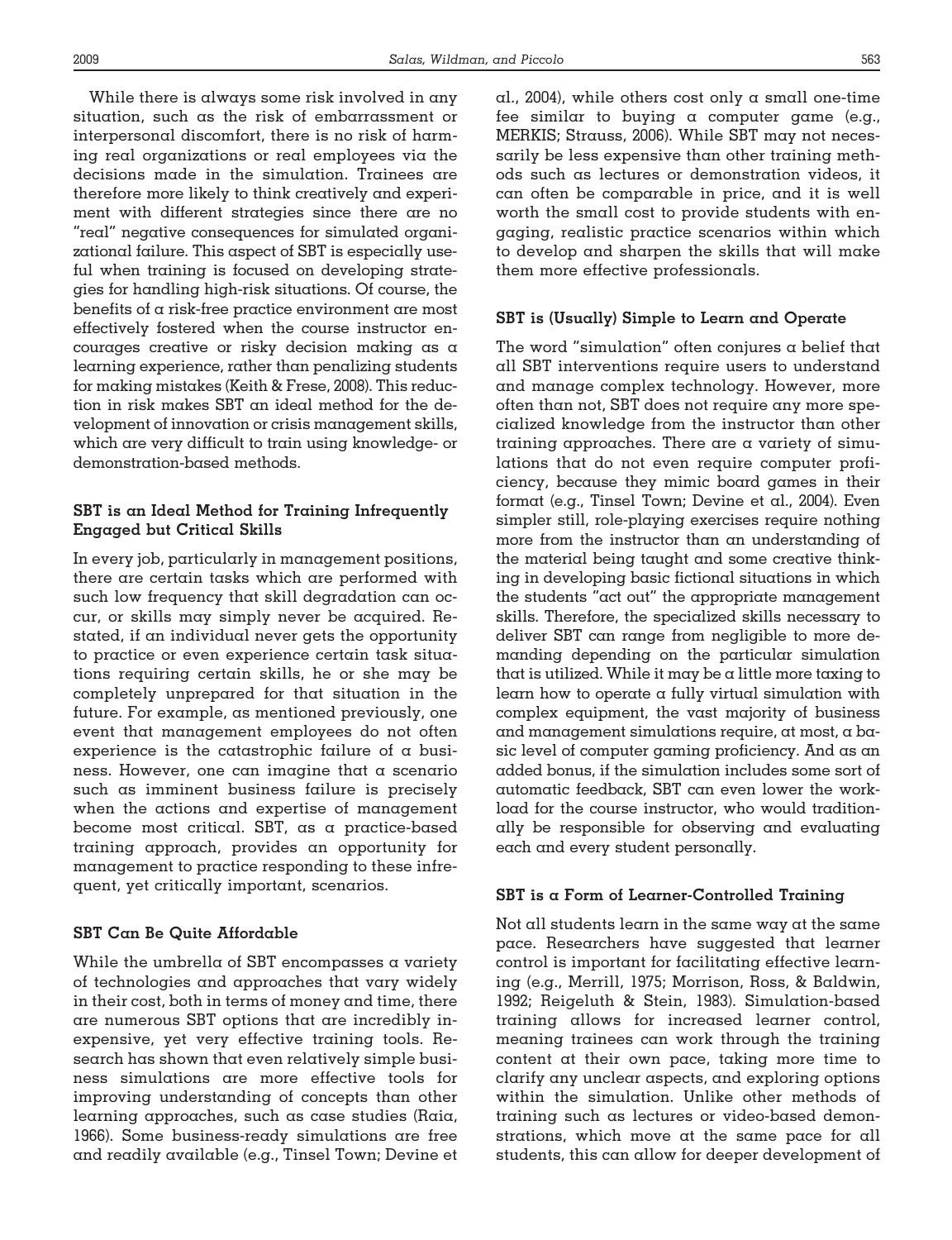the desired skills. Lectures or video-based demonstrations potentially result in certain trainees being understimulated while others fall behind. While this particular advantage is more salient for individually oriented SBT interventions rather than team-oriented simulations, it can still allow for small groups of students to work through concepts and materials at a self-determined pace. Particularly for individual training, SBT allows each trainee to control the learning experience, making it more effective for them individually.

# **SBT is Inherently More Engaging Than Other Training Methods**

Finally, one of the most salient advantages of SBT is the inherent entertainment value of simulationand game-based learning. Because SBT tools are often game-based, they provide trainees with an enjoyable and engaging medium for learning. The training literature has suggested that motivation is critical for training to be effective (Matheiu & Martineau, 1997; Tannenbaum & Yukl, 1992; Tharenou, 2001). As a hands-on training approach, SBT is more likely to engage the trainee than more passive methods (e.g., lectures), and therefore, provides a level of intrinsic motivation that improves learning and retention of the material being trained. Using simulations as part of management curriculum has been empirically demonstrated to increase interest, involvement, and enthusiasm toward the educational material (Keys & Wolfe, 1990; Raia, 1966). It is important to note, however, that enthusiasm toward the training is not fully sufficient for training to be successful. As has been illustrated by Alliger and Janak (1989), there is a relatively weak relationship between affective reactions, such as enjoyment, and learning. While high levels of entertainment tend to enhance the intrinsic motivation of trainees and make active engagement and learning retention more likely, if the training is badly designed or does not address the necessary competencies, the most entertaining game in the world will not be effective as a training intervention. Therefore, it is important to take into consideration all aspects of the training design when developing or selecting an SBT intervention.

#### **Summary**

The advantages delineated above make a strong case for the use of SBT in management education. However, it is important to note that we aren't suggesting that SBT be used to replace other types of instructional approaches in our educational systems, but instead, that it provides an advantageous way to supplement current educational methods and develop managerial competencies at a deeper, more practical level. In addition, the characteristics of SBT that make it a useful educational intervention will not matter unless the training is implemented appropriately. In order for the learning and transfer of competencies to successfully occur, SBT must be approached like any other training intervention—systematically. In the following section, we describe some of the basic principles of training design, development, implementation, and evaluation that are critical if SBT interventions are to be successfully implemented in management education.

# **STAGES OF SBT DEVELOPMENT AND IMPLEMENTATION IN MANAGEMENT EDUCATION**

Training is a long-standing central topic in both the science and practice of organizations, and consequently, much has been accumulated regarding how to best design and develop training. Regardless of what level or type of simulation technology is involved, seven basic stages have been delineated as necessary to make simulation-based training effective (see Salas, Wilson, Burke, & Priest, 2005). These stages of SBT development closely follow the basic principles of training design and include (1) training needs analysis, (2) development of task competencies, (3) specification of training objectives, (4) development of training events, (5) development of measures, (6) diagnosis of performance, and (7) feedback and debriefing. Originally identified for the development of SBT for medical training, we have revised these seven stages of training development and implementation to be more specifically applicable to SBT in management education, and we delineate each adapted stage in the following section (see Figure 1).

Training needs analysis is the first, and arguably the most critical, step in the creation of any training system. Before you can design or implement any training intervention, the scope and purpose of the training must be determined. Who specifically, needs training, and what content should the training address? In order to answer these questions, the first step in a training needs analysis is to assess and inventory the knowledge, skills, and attitudes (KSAs) held by the intended trainee population, and the skills participants need in training. In the case of management education, this would require the course instructor to assess the KSAs currently held by the management students, as well as the KSAs that the man-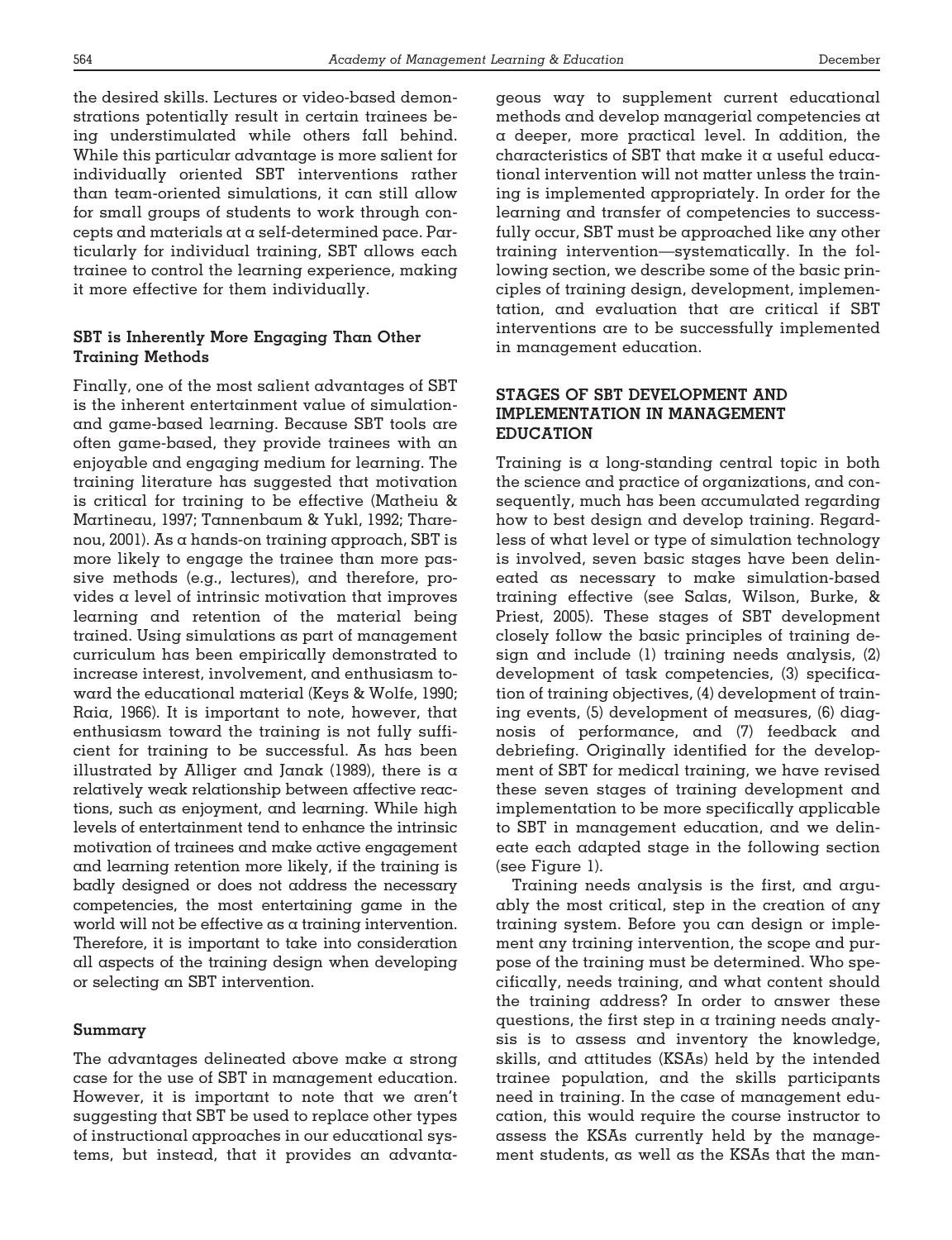

**Stages for the Successful Implementation of SBT in Management Education**

agement students need to be effective professionals when they graduate. Often these decisions will be driven by the purpose of the specific course in question, as well as the level of education of the students. For example, in an undergraduate interpersonal communications course, an appropriate SBT exercise might focus on building and practicing basic communication skills. Or perhaps a certain set of MBA students is lacking in terms of creative thinking and innovation. These students likely would benefit from engaging in a more complex behavioral simulation of a new product development session. The training needs analysis informs the educator which particular competencies are deficient in the student population, and therefore, what type of SBT interventions will be the most advantageous for their particular skill development.

The second step of SBT development is to use the previously gathered inventory of KSAs to develop the specific tasks and competencies that will be trained in the simulation. In this step, the desired outcomes of the training are specified. In other words, based on the gathered skill inventory information, what change in knowledge, skill, or attitude should occur at the conclusion of training? This step is critical for the development of any training intervention. At this stage, the learning outcomes are specified at a more general, overarching level. In terms of management education, these learning outcomes may correspond with the pre-specified goals of the course or perhaps the overall program competencies. Specifically regarding the development of a simulation-based training intervention, this stage of training development should focus on skill-based competencies. These specified outcomes set the direction for the rest of the training development process.

Once the general goal of the training has been identified in terms of the skills to be enhanced, the next step consists of specifying specific, measurable training objectives based on the overall training goal. These training objectives can be both task-specific and task-generic. For example, a task-specific training objective could specify that the students demonstrate their ability to accurately complete a certain report or form, whereas a task-generic training objective may require students to demonstrate basic interpersonal communication or negotiation skills. These objectives should answer several questions, such as "under what conditions will the learning be demonstrated?" and "what standards of performance are considered acceptable or successful?" When developing training objectives, it is important that they directly address competencies specified in the needs analysis and that they clearly outline what constitutes acceptable and unacceptable performance. For example, what constitutes successfully completing a report? Does it need to be 80% complete? 60% complete? The training objectives should be developed at the deepest level of specificity possible.

After the training objectives have been specified, the simulation scenarios must be developed or chosen to appropriately trigger the required competencies. In other words, the simulation scenarios and events must provide opportunities for the trainee to demonstrate and practice the relevant competencies. For example, if the overall goal of a training system was to impart communication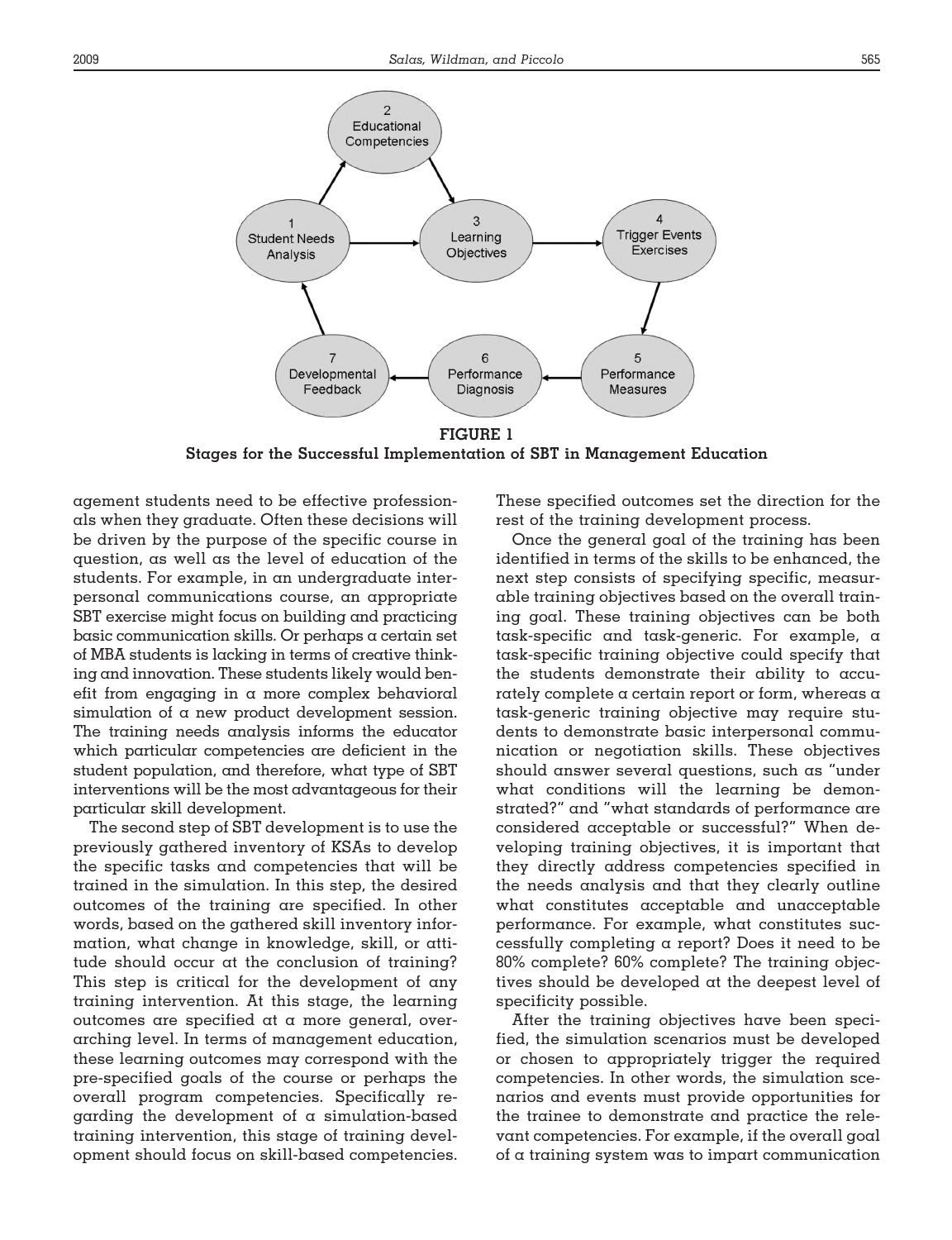skills and a business simulation was used that required little interaction between the students, then the training would not be very effective. Therefore, it is important to design or select training scenarios that match the competencies identified during the training needs analysis. For management education, this stage of the process will often consist of choosing an existing business simulation that is most appropriate for the material being taught. The most important issue to consider is that the simulation chosen will provide opportunities to engage in the behavior or skill being developed.

Once the simulation events are designed or chosen, the fifth stage is when performance measures are developed in order to assess the outcomes of the training scenarios. This step of training development is absolutely critical to the success of the SBT intervention. Without the ability to accurately measure a construct such as training performance, it is impossible to truly understand, control, or improve it—you cannot manage what you cannot measure. It is impossible to provide feedback without measuring performance, and it is impossible to invoke learning in students without providing feedback. Therefore, the effectiveness of SBT as a training intervention is contingent upon the quality of performance measurement that is embedded in the simulation, and moreover, the quality of management education as a whole is contingent upon the quality of feedback provided to the students.

*[P]erformance measures are developed in order to assess the outcomes of the training scenarios. This step of training development is absolutely critical to the success of the SBT intervention. Without the ability to accurately measure a construct such as training performance, it is impossible to truly understand, control, or improve it—you cannot manage what you cannot measure. It is impossible to provide feedback without measuring performance, and it is impossible to invoke learning in students without providing feedback.*

When performance measurement is mentioned in an educational context, it often calls to mind the image of standard paper-and-pencil knowledge tests. However, management educators should make a concerted effort to consider a wide range of performance measurement approaches and

choose a form of measurement that most appropriately captures the desired learning as identified in earlier steps. Knowledge tests are perfectly acceptable for assessing the development of declarative knowledge, but if behaviors or skills are the focus of training, as they often are when using SBT approaches, then behavioral performance measures, such as observational ratings or process measures, are more appropriate. Therefore, more complex behaviorally focused performance measures should be used in management simulations.

In the sixth step of SBT development, the previously chosen performance measures are used to gather performance data and compare the performance of the students to the standards and objectives specified in step three. Without accurate measurement of student performance, it is impossible to assess whether the desired competencies are being gained, and therefore, whether the training is effective. That the performance measures capture both the outcomes of the training as well as the processes within training is critical. This allows for the causes of performance to be related to the outcomes, which will increase the utility of the feedback developed in the final step. For example, if management students are developing decision-making skills using a PC-based game that simulates a fictional organization, it would be important to capture both their decision-making process (i.e., communication, consensus building) as well as their final decision outcome.

The final stage in SBT is the development of constructive feedback based on the performance measurement data. This feedback helps to develop the skills and competencies by iteratively providing guidance to the trainees. Feedback is critical to the development of the desired competencies in the trainees because it provides diagnostic and prescriptive information regarding the performance of the trainees throughout the training cycle. Feedback is the aspect of SBT that makes it training rather than just a simulation. Without timely and appropriate feedback, trainees cannot learn from mistakes and successes. The key to the successful implementation of SBT is to guide the learning that is occurring, and this guiding happens by providing prescriptive, process- or behavior-oriented feedback throughout the training process. This allows the trainee to adjust strategies and improve competencies while proceeding through the simulation. In the end,  $\alpha$  simulation without systematically designed learning objectives, carefully embedded scenarios, accurate performance measures, and detailed developmental feedback, will not train anyone.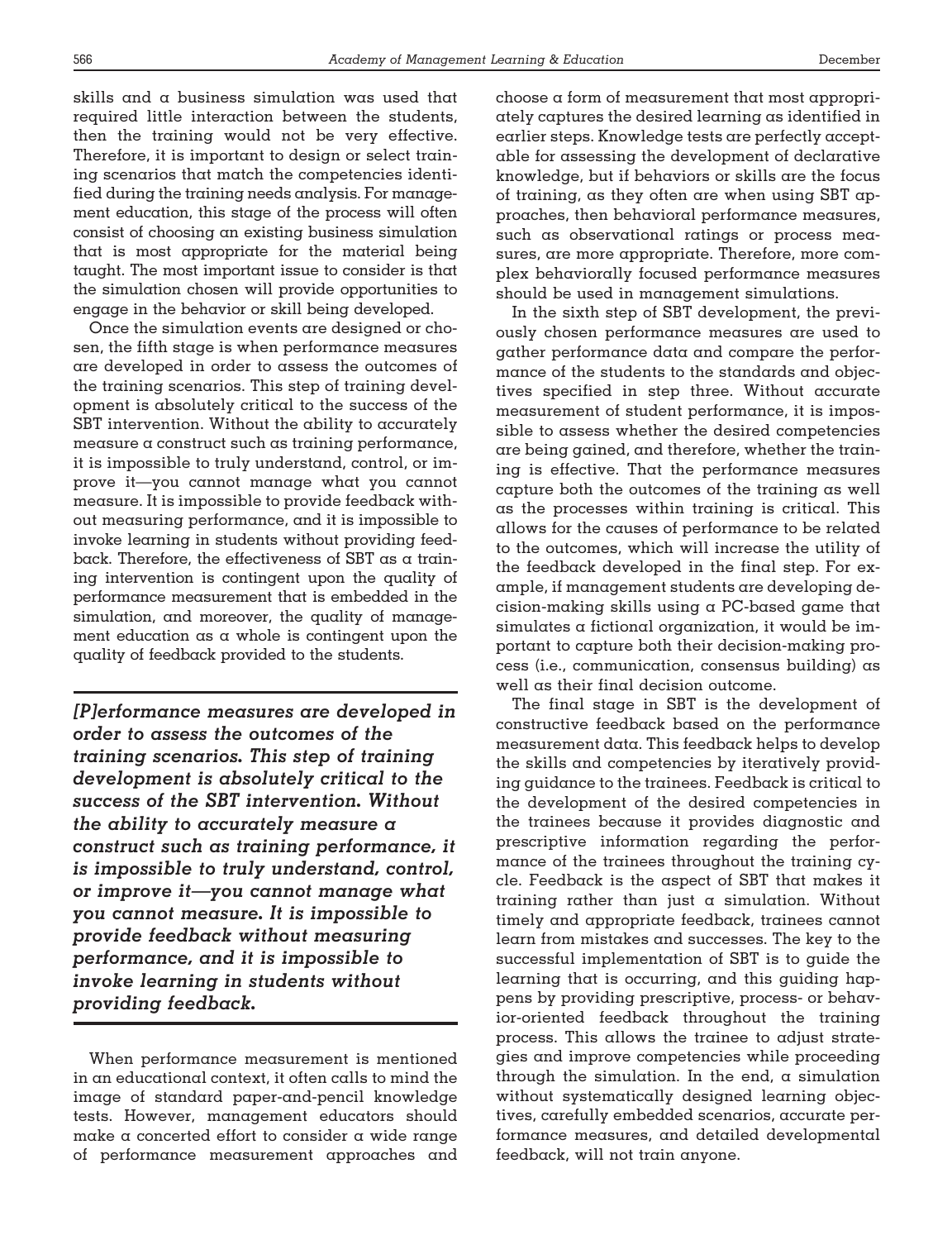# **GUIDELINES FOR EFFECTIVE SBT IMPLEMENTATION IN MANAGEMENT EDUCATION**

Now that SBT has been described and its potential advantages for the management education community enumerated, one question remains to be answered: "How does one use SBT to effectively enhance a management education program?" As previously mentioned, a relative lack of literature focuses on prescriptive guidelines regarding the use of simulation in management education. Therefore, our primary contribution here is to provide a set of practically oriented guidelines for just this purpose. These guidelines delineate a variety of contextual factors that can be manipulated or controlled to ensure the success of SBT as well as general rules of thumb drawn from the training literature. We acknowledge that several of these guidelines are broad enough to apply to a variety of training situations, but throughout the discussion, we focus on the application of each guideline for SBT interventions in particular. We hope that these guidelines (summarized in Table 1) will help

management educators, both in graduate and undergraduate programs, to appropriately and effectively integrate SBT interventions in management curriculums in such as way as to improve the quality of learning occurring in the management education system.

## **Guideline 1. Know Your Competencies: Gather Management Student Learning Needs**

One of the most critical steps in designing and using SBT appropriately is to conduct a thorough training needs analysis first. While this topic has already been discussed relatively thoroughly, it is worth mentioning again due to the importance of this step. Unfortunately, the nature of the education system as a whole often leads educators to ignore it in the training design process. It is often assumed that the content included in the course description is exactly what the students need to learn, and often the training needs analysis stops there. However, it is possible that the management students are missing a critical skill or competency

**TABLE 1 Guidelines and Implementation Tips for SBT in Management Education**

| Guideline                                                                                                | <b>Implementation Tips</b>                                                                                                                                                                                  |
|----------------------------------------------------------------------------------------------------------|-------------------------------------------------------------------------------------------------------------------------------------------------------------------------------------------------------------|
| l. Know your competencies: Gather<br>management student learning needs.                                  | • Leverage course descriptions to inform learning needs.<br>• Assess current skills levels in the students to inform learning needs.<br>• Ask the students directly what competencies they need to develop. |
| 2. SBT isn't a panacea: Balance learning                                                                 | • Use SBT when the desired competencies are complex, behavioral, or skill based.                                                                                                                            |
| needs with costs.<br>3. Take the students' characteristics into<br>account when choosing the simulation. | • Consider lecture-based methods for training simpler declarative knowledge.<br>• Implement SBT as early in management education as possible; students with<br>fewer skills will gain more from simulation. |
|                                                                                                          | • Use learning needs information to ensure that SBT focuses on competencies that<br>are underdeveloped in that particular set of students.                                                                  |
| 4. Fidelity in management SBT: More isn't<br>always better.                                              | . Use the lowest level of fidelity necessary for the particular training need.<br>• Focus on increasing cognitive fidelity rather than mundane realism.                                                     |
| 5. Provide detailed learning-focused                                                                     | • Tie feedback directly to the learning objectives.                                                                                                                                                         |
| feedback, often.                                                                                         | • Provide diagnostic feedback that describes causes of effective and ineffective<br>performance (e.g., explanation of why $\alpha$ choice is wrong, how to appropriately<br>perform a task).                |
|                                                                                                          | · Provide feedback at multiple instances throughout training.                                                                                                                                               |
| 6. Evaluate SBT: Directly measure<br>students' learning outcomes.                                        | • Measure learning outcomes in addition to reaction outcomes in order to assess<br>the effectiveness of the simulation.                                                                                     |
|                                                                                                          | • Consider all three categories of learning outcomes (cognitive-, skill-, and<br>affective-based outcomes) when developing measures of simulation<br>effectiveness.                                         |
| 7. Performance measures: Embed and<br>automate within the simulation.                                    | • Design performance measures to assess learning objectives and the educational<br>competencies.                                                                                                            |
|                                                                                                          | Embed performance measures into the simulation in as unobtrusive $\alpha$ manner<br>as possible.                                                                                                            |
|                                                                                                          | · Use automated performance measures (e.g., number of errors recorded by the<br>computer program) whenever possible.                                                                                        |
| 8. Before, during, and after: Adopt a                                                                    | · Ensure that the students are prepared for the simulation.                                                                                                                                                 |
| systems approach to management SBT.                                                                      | · Provide a supportive environment for simulation.                                                                                                                                                          |
|                                                                                                          | · Encourage students to be enthusiastic toward the simulation.                                                                                                                                              |
|                                                                                                          | • Provide opportunities for practice after simulation is complete.                                                                                                                                          |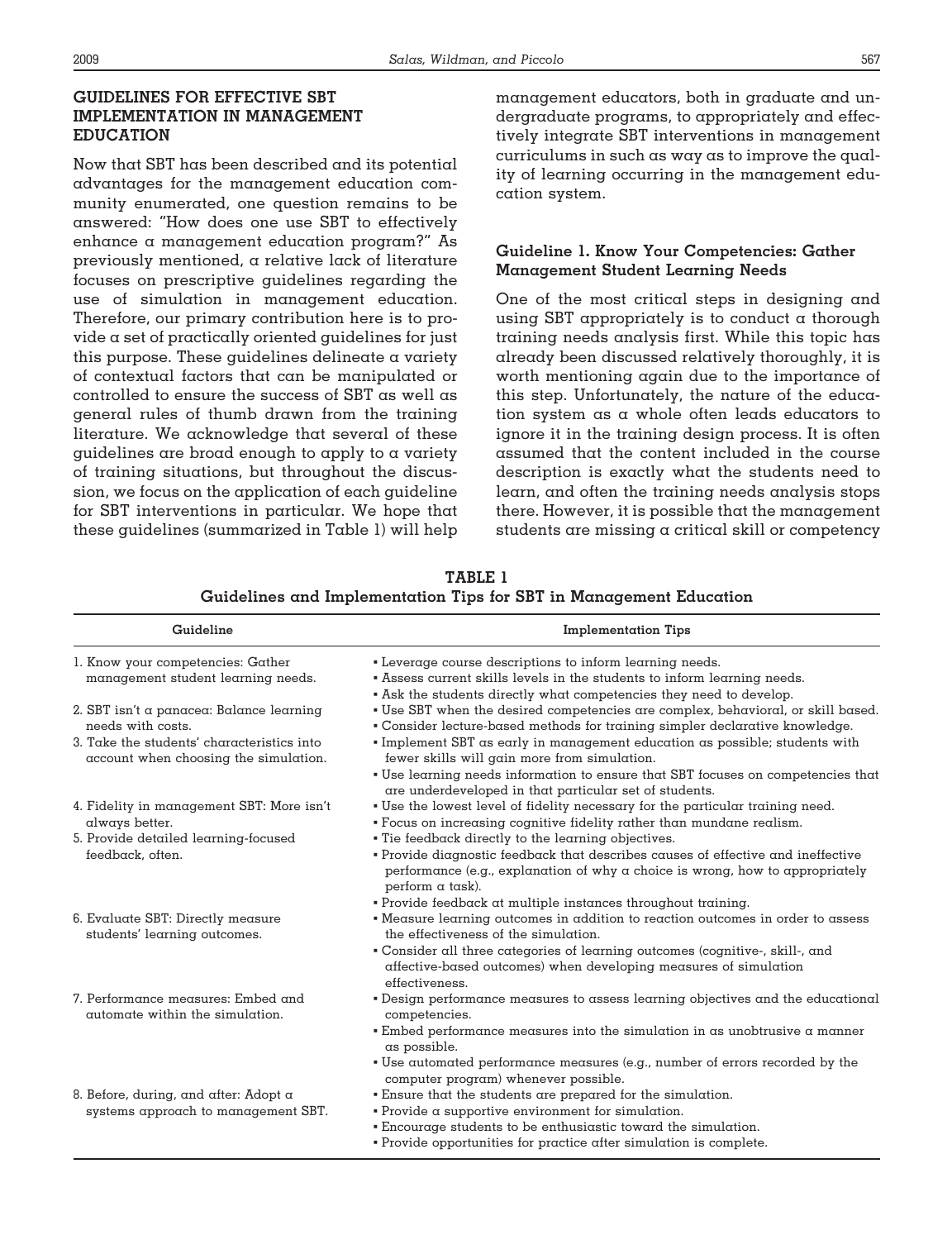not necessarily included in the written course description, but nonetheless critical to their success upon entering the workforce. Training can be perfectly designed and executed, but if the content being addressed is not what the trainees need, then no one will benefit. It terms of SBT in management education, instructors should focus on the behavioral skills the current management students are missing and choose or design SBT systems that address those particular skills. As previously mentioned, the practice-based nature of SBT makes it most ideally suited for the training of behaviors or skills. However, this does not necessarily mean that SBT cannot be used successfully to improve knowledge or understanding of concepts. Research has shown that business simulations are superior to case-study type learning approaches, even in terms of rote knowledge (Raia, 1966). Overall, management educators should make a concerted effort to delve deeper into understanding the needs of the students through surveys and interviews, asking the students directly what competencies they feel they need more training in.

# **Guideline 2. SBT Isn't a Learning Panacea: Balance Learning Needs With Costs**

It is important to note that while we have made a case that SBT is an advantageous training tool, it should not be perceived as a cure-all for management education, or as uniformly superior to other types of training and learning interventions. As has been mentioned, SBT has been empirically shown to be superior or equivalent to other training approaches in the majority of studies (Faria, 2001: 102). However, this also means that in  $\alpha$ smaller subset of studies, SBT was not found to be superior to other training techniques. This suggests that depending on the needs of the students and the costs associated with the implementation of SBT, simulation may not be the ideal training choice. For example, some types of learning objectives are just as effectively met using other approaches such as lecture- or text-based training methods. For example, all management courses, like other academic courses, will include simpler, more straightforward learning objectives along with more complex, integrative, application-based learning objectives. The simpler objectives, such as rote memorization of key terms or historical events, may not warrant the use of a SBT intervention, and lecture- or text-based learning approaches may be sufficient to achieve learning in these areas.

However, SBT has been shown to be a very effective way, compared to other training methods, to develop more complex knowledge and skills in trainees (Feinstein, 2001; Keys & Biggs, 1990; Steadman et al., 2006). This is because SBT, unlike more passive information- and demonstration-based training methods, requires the trainees to directly apply knowledge to a practical situation, or engage in the desired behavior while receiving feedback on how to improve and change this behavior or knowledge to become more effective. Accordingly, SBT is most appropriate for developing and improving complex managerial competencies, including entrepreneurial skills, bargaining skills, leadership skills, interpersonal skills, communication skills, problem-solving skills, and conflict resolution (Faria, 2001: 103).

# **Guideline 3: Take the Students' Characteristics Into Account When Choosing the Simulation**

Like most things in life, management education and simulation are not one-size-fits-all. When making decisions regarding an SBT intervention to be included in a management course, the characteristics of the students need to be taken into consideration. For example, MBA students will likely need to be more challenged than undergraduate management students with nearly zero real-world experience. Supporting this idea, it has been found that less skilled students learn more from simulations than do students with greater skills (Faria, 2001: 103). Therefore when deciding upon the type of SBT to implement in the classroom, the student population should be considered in terms of their existing skill levels and prior experience. It may be that most of the MBA students in a certain class have plenty of experience communicating, and therefore, may not benefit as much from a communication-focused simulation, but have very little experience dealing with strategic decision-making situations, making that a more appropriate choice for the content of  $\alpha$  simulation. This also suggests that, in general, undergraduate management students, with their relative lack of management experience, may be the ideal population for taking full advantage of management SBT interventions.

# **Guideline 4. Fidelity in Management SBT: More Isn't Always Better**

In general, the prevailing belief regarding fidelity in simulations is that higher fidelity is associated with better outcomes, such as higher transfer of training or better research findings (e.g., Forsyth, 1990). Higher fidelity is not necessarily better, however. Bowers, Salas, Prince, and Brannick (1992) reviewed several studies and concluded that lowfidelity simulations can indeed be just as useful as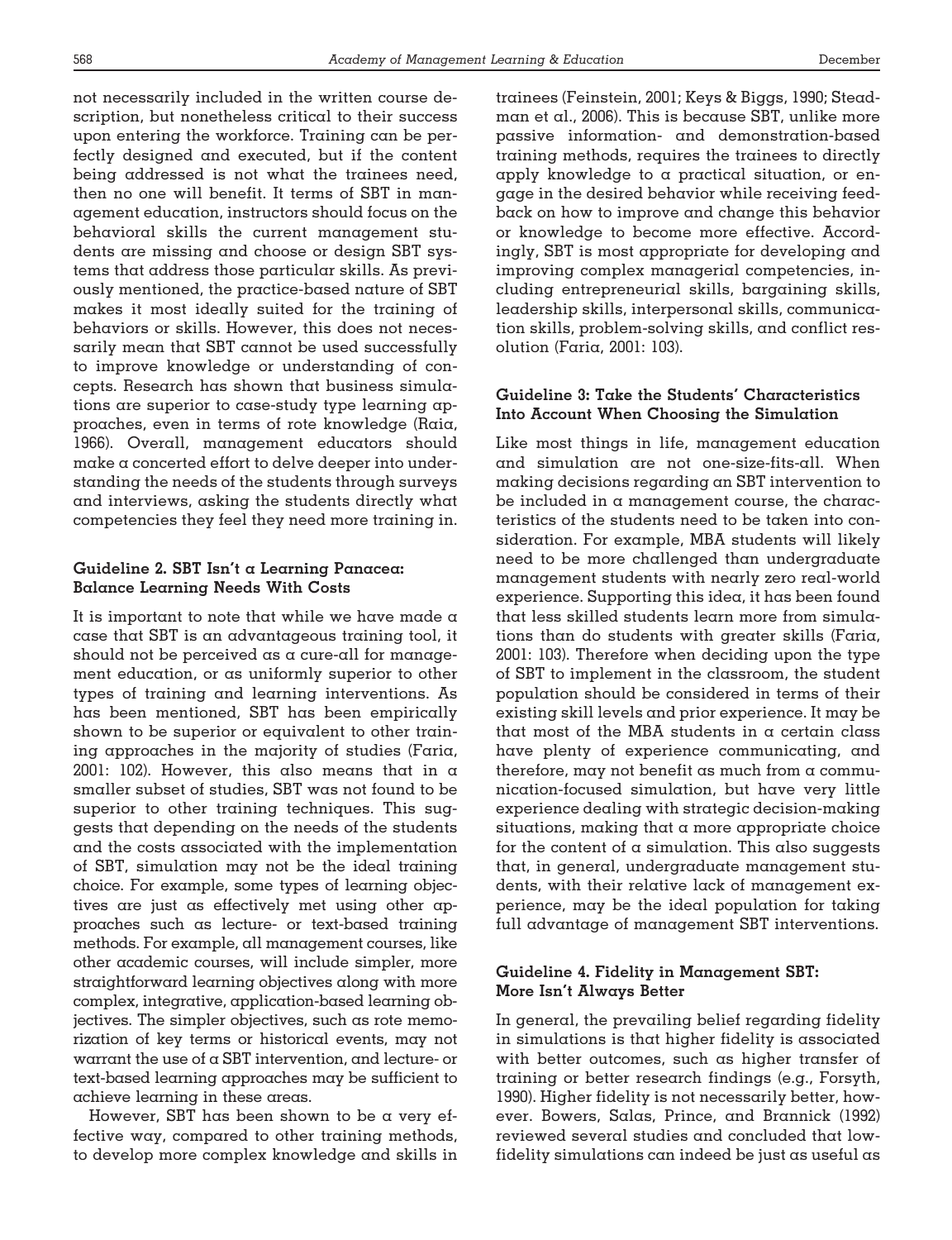higher fidelity simulations, and often at a relatively low cost. In fact, low-fidelity simulation can often provide several advantages over more complex simulations, and provide just as rich of a learning opportunity. For example, low-fidelity simulations have a higher level of experimental control, and although this may sacrifice the generalizability of the findings to any particular setting, it increases the rigor of hypothesis tests (Bowers et al., 1992). Raia (1966) found that a simple business simulation was just as effective at improving performance on examinations as a more complex one. This makes low-fidelity simulations quite useful for supplementing a management curriculum. For example, interpersonal communication skills can be trained effectively using a simple role-playing exercise in which students are given an opportunity to practice professional communication. This type of low-fidelity simulation requires nothing more than the students themselves. The key to  $\alpha$  simulation technique being successfully implemented in management education is that it must be matched in terms of fidelity to its specific purpose.

Furthermore, cognitive fidelity is more critical in terms of SBT for management education than mundane physical fidelity. Cognitive, or psychological, fidelity is the extent to which information processing demands placed upon the trainee and stemming from the task and operational equipment are represented in the simulation (Freda & Ozkaptan, 1980; Kinkade & Wheaton, 1972). Given that management tasks are often not heavily dependent on any physical equipment or particular settings, but instead are heavily decision-making and judgment-based, it is more crucial that any SBT designed for management education appropriately represents the information-processing demands of the simulated situation than the mundane environmental aspects (e.g., conference room furniture). In other words, as long as an appropriate level of cognitive fidelity is achieved, physical fidelity does not necessarily need to be high for SBT to be an effective educational tool.

# **Guideline 5. Provide Detailed Learning-Focused Feedback, Often**

Feedback, a topic closely related to performance measurement, is a fundamental aspect of developing and reinforcing behavior in any learning situation. The students need to know what they are doing right, what they are doing wrong, and in which areas of their performance there is room for improvement (Geister, Konradt, & Hertel, 2006). In order to achieve the ultimate goal of management education, to develop more effective employees, the SBT must provide specific direction for how students must change or adapt their performance in order to improve. If the student is performing incorrectly in the first place, it's unlikely they are aware of their deficiencies and will be able to correct them without any guidance. Therefore, to achieve the highest levels of effectiveness, it is important that detailed, constructive feedback is provided to the students multiple times throughout the training event.

For example, imagine a class of MBA students participating in a strategic management simulation. Based on the previously described principles, an effective simulation would be designed based on the needs of the students and would include multiple scenarios in which the trainees can practice making strategic decisions of their own. It is critical that as the students engage in this decision-making process they are given prompt, concrete feedback regarding the appropriateness of their choices, as well as the underlying reasons why those choices are good or bad. It is not enough to inform the students of their "correct" and "incorrect" decisions. Explanations regarding why they were correct or incorrect, as well as suggestions for how to improve their decisions will allow them to start building a deeper understanding of the principles underlying strategic management. As this knowledge deepens, they will be able to see immediate improvements in the quality of their choices as the simulation progresses.

# **Guideline 6. Evaluate SBT: Directly Measure Students' Learning Outcomes**

Finally, using a training program of any kind is not very helpful unless it can be shown that the training program was effective. Once the training is complete, the SBT should be evaluated at multiple levels. First, training outcomes can be categorized into four categories based on the degree of separation between the simulation and the desired outcome: reaction, learning, behavior, and result levels (Kirkpatrick, 1976). Reactions are the immediate subjective responses of the trainees to the training program, such as whether they enjoyed the training or felt as if it was helpful. The ease of collecting of reaction measures makes them an enticing, and therefore, a commonly utilized measure of training effectiveness. Learning goes a step beyond reactions by assessing the objective learning gained by the trainees rather than their perceptions of learning. For example, if the SBT was intended to impart a particular set of knowledge regarding communication skills, measures of learning could include a paper-and-pencil declar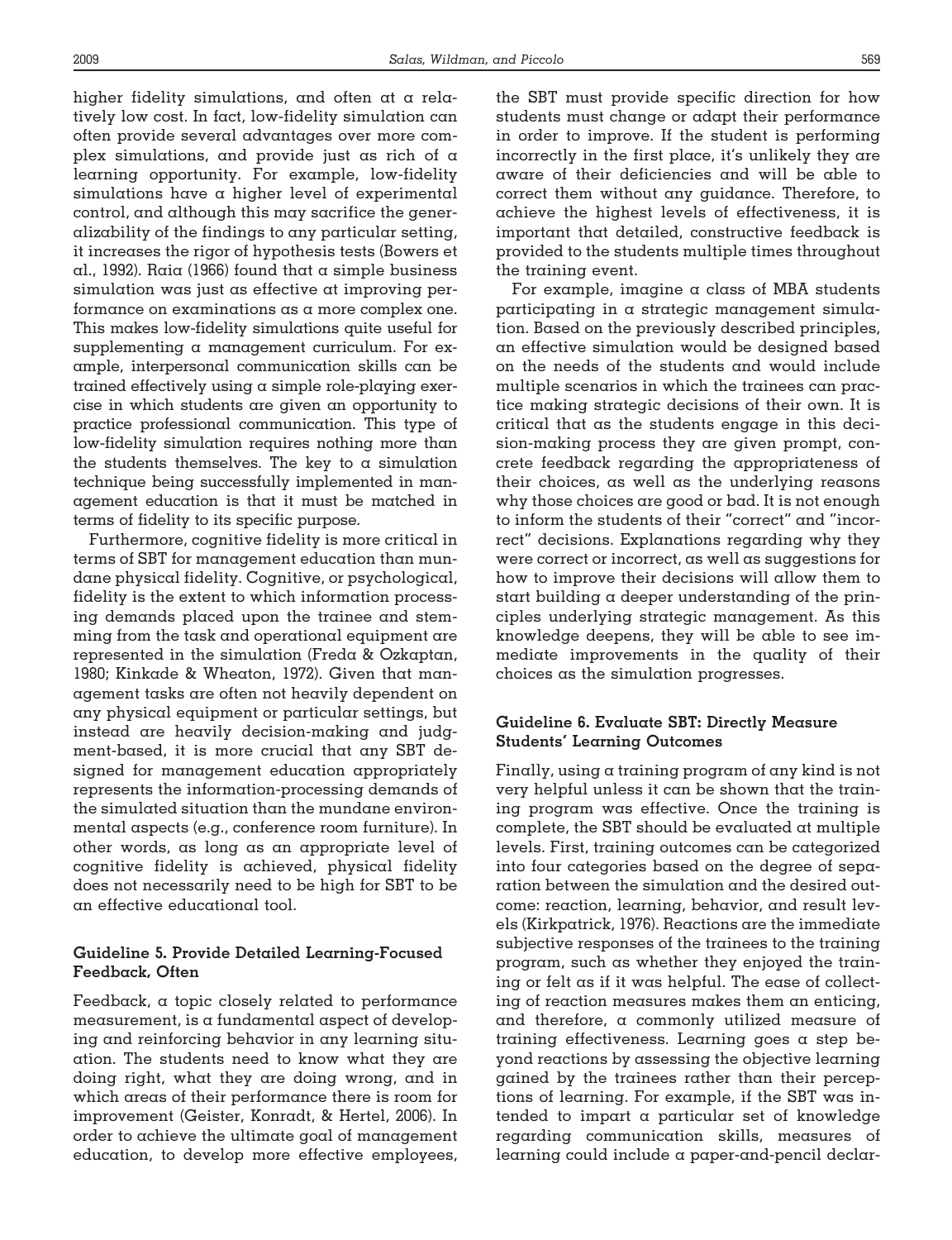ative knowledge test. *Behavior* refers to whether the trainees apply the learned competencies to the job. This could be measured using supervisor ratings of performance on the job once students enter the workforce. Finally, results measures assess the impact of the training on the organization as a whole. For example, did overall profits change? Did customer satisfaction change? Clearly, the last two categories (behavior and results) would be difficult to gather in a management education setting since it would require the educator to track each student over time as they are placed in jobs and gain access to the organization's records. Therefore, in the specific case of SBT in management education, reaction and learning outcomes are the most appropriate and most convenient training outcomes to collect. Furthermore, because the goal of SBT is to impart new knowledge, skills, and attitudes to the students, learning outcomes are critical for assessing the effectiveness of the simulation.

Learning outcomes, as defined above, can be further categorized into three basic categories that correspond to the knowledge, skills, and attitudes just mentioned: cognitive-, skill-, and affectivebased outcomes (Kraiger, Ford, & Salas, 1993). *Cognitive-based outcomes* include learning related to knowledge such as the quantity and type of knowledge and relationships among elements of knowledge. *Skill-based outcomes* are concerned with the development of behavioral skills, both technical and motor. Finally, *affective-based* outcomes include changes in the trainees' attitudes, affect, or motivation. Any given SBT intervention may be aimed at achieving learning objectives that fall into multiple categories. For example, if the goal of a management training program is to inform students about the consequences of unethical business practices, the learning objectives of the simulation may include improving knowledge regarding the consequences of unethical behavior (i.e., cognitive-based outcome) as well as the development of a positive attitude toward ethical behavior (i.e., affective-based outcome). It is important that when measuring learning outcomes of the simulation, all three categories are considered to ensure that the full range of learning objectives is assessed.

# **Guideline 7. Performance Measures: Embed and Automate Within the Simulation**

As a training technique, the primary goal of SBT in management education is to develop knowledge, skills, and abilities in students and to improve their subsequent performance, both in the classroom and on the job. However, SBT cannot impart useful competencies unless the learning process is carefully guided. In order for the learning process to be guided, student performance must be measured throughout the simulation. Simply stated, SBT must be accompanied with appropriate performance measures in order for the training to be effective. Without accurate performance measurement to guide feedback and trainee learning, SBT is nothing more than a simulation. Performance measures allow for detailed feedback to be generated and for the training to be adjusted as the trainee learns.

There are several issues to consider when implementing performance measurement in SBT (Salas et al., 2008). First, it is important that the simulation scenarios are or chosen to elicit the desired behaviors and competencies. In SBT, trigger events are often scripted into the scenarios that require the trainees to respond in  $\alpha$  particular manner. These trigger events serve as an opportunity to measure and assess the competencies trainees have learned. In the case of management education, for example, this means that communication training should include scenarios in which the trainees engage in communication and this communication can be measured.

Second, it is critical that the SBT captures both performance outcomes and performance processes. While outcome data is critical for providing feedback to the students, without measurement of the processes leading to that outcome, it is impossible to provide diagnostic information regarding why and how the student arrived at a particular outcome. Restated, it is not enough for a measure to identify a problem—the measure must also provide information regarding what exactly the problem is and how to correct it (Rosen et al., 2008). For example, a strategic management decisionmaking simulation might include performance measures of the decision-making and communication processes leading to the final decision, as well as a measure of the effectiveness of the final decision. By capturing both process and outcome data, the SBT can provide management students with specific information regarding why they were successful or unsuccessful, such as exactly what miscommunication or bad decision led to an ineffective final decision. Finally, performance measurement should ideally occur at multiple intervals throughout the training experience. Measuring at multiple instances allows for inprogress feedback to be developed and also for an understanding of how processes and performance are changing over time. The aforementioned issue of feedback will be discussed in detail next.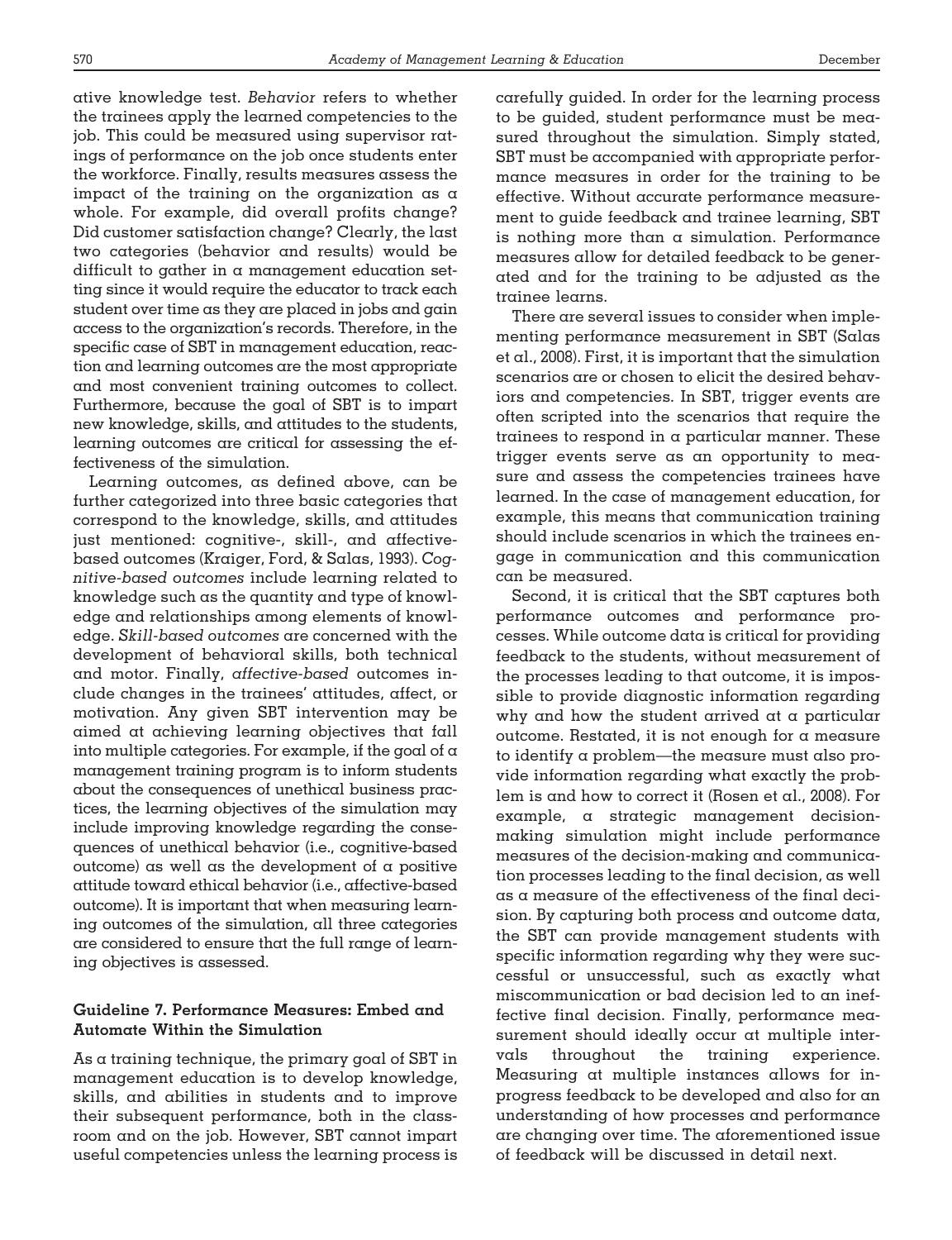# **Guideline 8. Before, During, and After: Adopt a Systems Approach to Management SBT**

There is more involved in making SBT successful than just designing and implementing an appropriate management simulation. Attention must be paid to the context surrounding the simulation program as well; the simulation is not independent of the system in which it is embedded. In other words, what happens before, during, and after the training intervention are all equally critical in making SBT for management education successful. Before training occurs, the management educator must ensure that the students are prepared for training, are enthusiastic toward the training, and that the organizational culture is supportive of the training. Several studies have shown that business simulations are more successful when the instructor is heavily involved and the students are committed (Faria, 2001). Without a supportive environment surrounding the SBT intervention, the students may be less committed to the training, and therefore, may sabotage their performance or enter with preconceived biases that influence their levels of learning. This could refer to departmental support, or just support within the classroom for the utility of the simulation. During training, accurate performance measurement and timely feedback are critical. Finally, after the simulation has concluded, the educator must also provide opportunities to practice and refresh the developed competencies, and transfer of the learned skills to the work environment should be actively encouraged. By taking this before, during, and after approach to the SBT intervention, management instructors can facilitate more active learning and transfer of developed skills.

## **FUTURE DIRECTIONS FOR SBT IN MANAGEMENT EDUCATION**

We have provided some practical guidance for management educators hoping to improve their curriculum with the use of simulation. However, much more research is necessary if we are to truly take advantage of simulation technology for management education and training. While SBT has been a topic of discussion in management education for decades, there is still a relative lack of empirical studies examining the context under which SBT is most effective compared to other training approaches. Research has demonstrated that SBT is usually more effective at imparting knowledge than case-based educational methods (Faria, 2001; Feinstein, 2001) and learners, in general, tend to react more positively to simulationbased methods than other methods (Raia, 1966; Slotte & Herbert, 2007). However, there is much left to be understood regarding the use of simulation in management education.

One critical issue regarding SBT in management education that is in need of further investigation is the relative utility of simulation for developing different management content areas. Research has summarized what content areas have been taught using business simulations (e.g., mathematical modeling, evaluation skills, problem solving, Faria, 2001), but research demonstrating which topic areas are most effectively developed using simulation techniques is lacking. In addition, there is still room to expand on our understanding of the conditions under which SBT becomes most effective in the management classroom. While several environmental variables have been related to business simulation success (e.g., instructor involvement, student commitment; Faria, 2001), there are myriad other factors that have yet to be investigated. For example, do differences in culture or gender relate to simulation performance? Is SBT more effective when combined with other specific educational approaches? Further examination of the contextual factors influencing the effectiveness of simulations in management education would provide a clearer understanding of how to implement SBT interventions.

Another area of constant discussion in management education is the issue of ethical decision making. Business schools are being criticized for not being responsible and are even blamed for training executives deficiently. Moreover, this training deficiency is, to some extent, seen as the culprit for some of the recent corporate scandals (Bendell, 2007). SBT represents an innovative opportunity for business schools to take a more active approach toward training ethical decision making by not only informing their students about the issue regarding business ethics, but also by having their students actually practice making decisions regarding ethical dilemmas and receive feedback on the potential consequences of their actions. Simulation-based training could be used to make students more actively aware of the individual, organizational, and societal ramifications of unethical business conduct.

Pierce and Aguinis (1997) argued that highly immersive virtual reality could be used to improve the quality of organizational behavior research. Several advantages of virtual reality were described, including enhanced internal and external validity, the ability to manipulate naturally occurring variables, and the ability to simulate dynamic environments. Virtual reality also is advantageous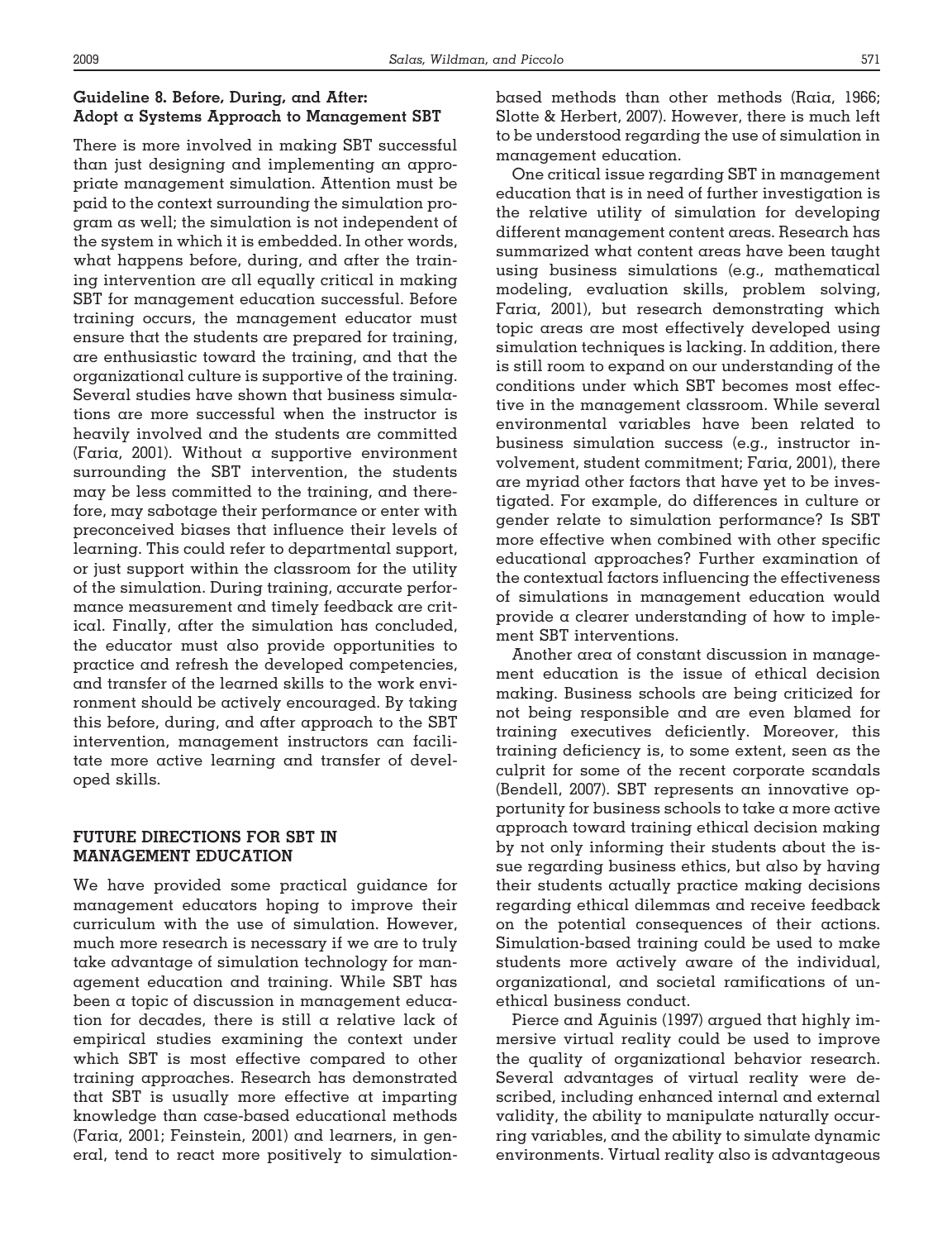as a learning environment because it is experiential, it allows for more natural interaction with information, environment, and others, and it can be used to simulate a shared experience (Bricken, 1991). We propose that virtual reality may also present an intriguing opportunity for management education as well. Although some research has suggested that simple simulations are just as effective in management education as more complex games (Raia, 1966), further research is needed to determine if there are certain conditions under which virtual reality could serve as an effective training tool for management education. In other words, are there certain skills or experiences which can be taught more effectively using highly immersive, mundanely realistic settings? The application of virtual reality to management education is an untapped area of research with the potential for much discovery and impact.

#### **CONCLUSION**

We have addressed a very important and timely issue—the use of simulation-based training in management education. To be more specific, we have suggested simulation-based training as a particularly advantageous approach for management training. In support of this argument, we first provided a concrete definition of SBT and a description of the most critical issues to consider. We also enumerated the unique advantages that SBT can provide to enhance management education. Finally, in an effort to guide and encourage the appropriate use of SBT in management education, we provided a set of practically oriented principles for its effective use. Our hope is that these principles and this article will increase the use of highquality SBT interventions in management education, and consequently, improve the performance of management and organizations alike.

#### **REFERENCES**

- Adobor, H., & Daneshfar, A. 2006. Management simulations: Determining their effectiveness. *The Journal of Management Development,* 25(2): 151–168.
- Alliger, G., & Janak, E. 1989. Kirkpatrick's levels of training criteria: Thirty years later. *Personnel Psychology,* 42(2): 331– 342.
- Bell, B. S., Kanar, A. M., & Kozlowski, S. W. 2008. Current issues and future directions in simulation-based training in North America. *International Journal of Human Resource Management,* 19, 1416 –1434.
- Bendell, J. 2007. World review: The responsibility of business schools. *Journal of Corporate Citizenship,* 28: 4 –14.
- Bowers, C. A., Salas, E., Prince, C., & Brannick, M. 1992. Games teams play: A method for investigating team coordination

and performance. *Behavior Research Methods, Instruments, and Computers,* 24: 503–506.

- Bricken, M. 1991. Virtual reality learning environments: Potential and challenges. *Computer Graphics,* 25(3): 178 –184.
- Cohen, K. J., & Rhenman, E. 1961. The role of management games in education and research. *Management Science,* 7(2): 131–166.
- Cook, R. W., & Swift, C. O. 2006. The pedagogical efficacy of a sales management simulation. *Marketing Education Review,* 16: 37– 46.
- Cooke, N. J. & Shope, S. M. 2005. *Synthetic task environments for teams: CERTT's UAV-STE.* Boca Raton, FL: CLC Press, LLC.
- Dale, A. G., & Klasson, C. R. 1964. *Business gaming: A survey of American collegiate schools of business.* Austin, TX: University of Texas, Bureau of Business Research.
- Devine, D. J., Habig, J. K., Martin, K. E., Bott, J. P., & Grayson, A. L. 2004. Tinsel Town: A top management simulation involving distributed expertise*. Simulation & Gaming,* 35(1): 94 –134.
- Faria, A. J. 2001. The changing nature of business simulation/ gaming research: A brief history. *Simulation & Gaming,* 32: 97–110.
- Faria, A. J., & Nulsen, R. 1996. Business simulation games: Current usage levels. A ten year update. In A. L. Patz & R. Butler (Eds.), *Developments in business simulation and experiential exercises:* 22–28. Madison, WI: Omnipress.
- Feinstein, A. H. 2001. An assessment of the effectiveness of simulation as an instructional system in foodservice. *Journal of Hospitality & Tourism Research,* 25(4): 421– 443.
- Forsyth, D. R. 1990. *Group dynamics.* Pacific Grove, CA: Brooks/ Cole.
- Freda, J. S., & Ozkaptan, H. 1980. *An approach to fidelity in training simulation* (Research Note No. ADA125376). Alexandria, VA: Army Research Institute for the Behavioral and Social Sciences.
- Fripp, J. 1997. A future for business simulations? *Journal of European Industrial Training,* 21(4): 138 –142.
- Geister, S., Konradt, U., & Hertel, G. 2006. Effects of process feedback on motivation, satisfaction, and performance in virtual teams. *Small Group Research,* 37(5): 459 – 489.
- Goldstein, L. L. 1991. Training in work organizations. In M. D. Dunnette & L. M. Hough (Eds.), *Handbook of industrial organizational psychology: Vol. 2:* 507– 620. Palo Alto, CA: Consulting Psychologists Press.
- Keith, N., & Frese, M. 2008. Effectiveness of error management training: A meta-analysis. *Journal of Applied Psychology,*  $93(1): 59 - 69.$
- Keys, J. B., & Biggs, W. D. 1990. A review of business games. In J. W. Gentry (Ed.), *Guide to business gaming and experiential learning:* 48 –73. East Brunswick, NJ: Nichols/GP.
- Keys, B., & Wolfe, J. 1990. The role of management games and simulations in education and research. *Journal of Management,* 16(2): 307–336.
- Kinkade, R. G., & Wheaton, G. R. 1972. Training devices design. In H. Vancoff & R. Kinkade (Eds.), *Human engineering guide to equipment design:* 667– 699. Washington, DC: American Institutes for Research.
- Kirkpatrick, D. L. 1976. Evaluation. In R. L. Craig (Ed.), *Training and development handbook:* 301–319. New York: McGraw-Hill.